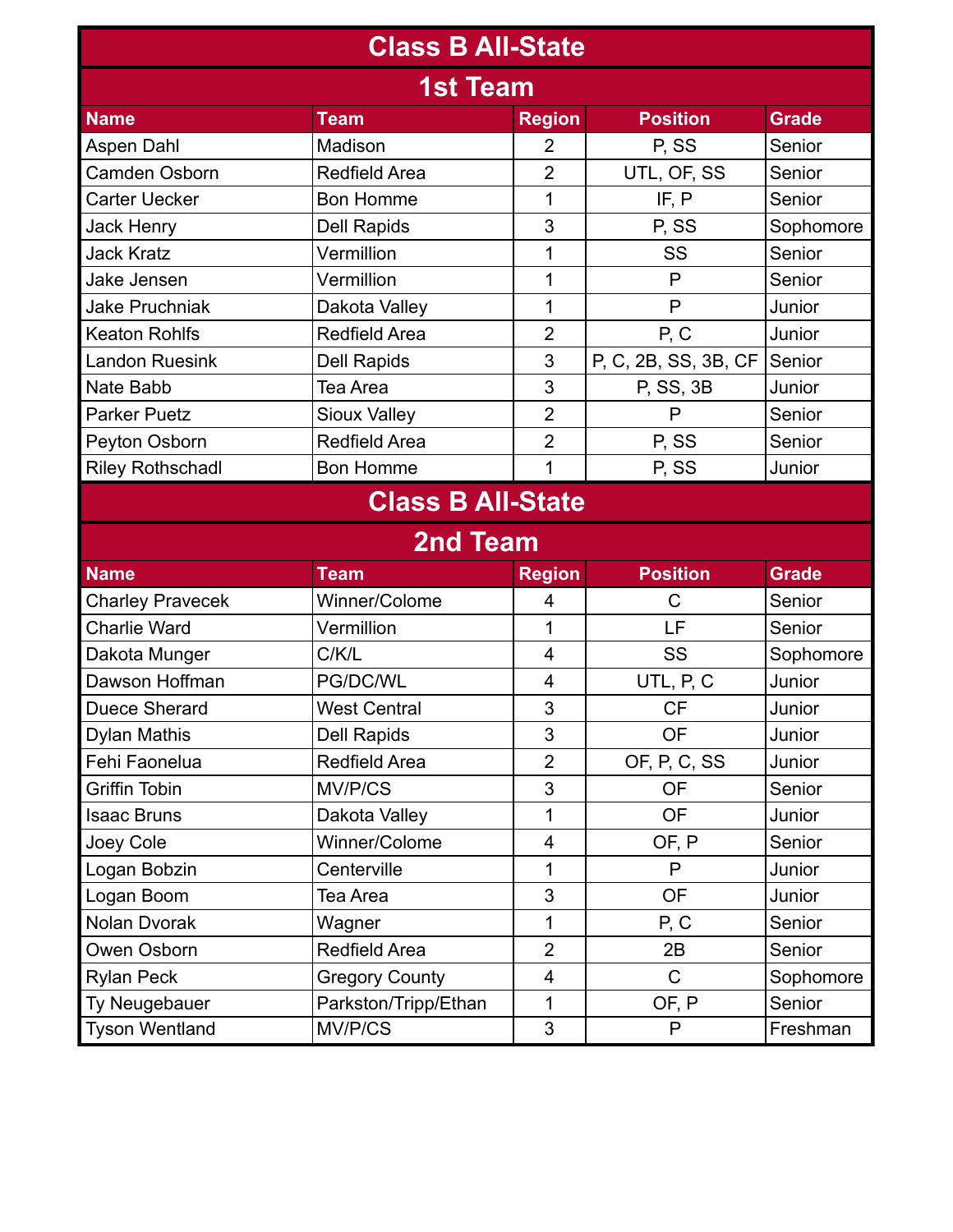| <b>Class B All-Region</b> |                      |                         |                     |           |                        |                       |               |                      |           |
|---------------------------|----------------------|-------------------------|---------------------|-----------|------------------------|-----------------------|---------------|----------------------|-----------|
| <b>Name</b>               | Team                 | <b>Region</b>           | <b>Position</b>     | Grade     | <b>Name</b>            | Team                  | <b>Region</b> | <b>Position</b>      | Grade     |
| Cooper Nelson             | Beresford/AH         | 1                       | 1B                  | Freshman  | Cooper Goehring        | <b>Baltic</b>         | 3             | OF                   | Senior    |
| Jake Goblirsch            | Beresford/AH         | 1                       | C, 2B               | Junior    | Hunter Larson          | <b>Baltic</b>         | 3             | P                    | Senior    |
| Carter Uecker             | <b>Bon Homme</b>     | 1                       | IF, P               | Senior    | Jose Valadez           | <b>Baltic</b>         | 3             | SS                   | Junior    |
| Easton Mudder             | <b>Bon Homme</b>     | $\mathbf{1}$            | <b>OF</b>           | Sophomore | <b>Kolby Peters</b>    | CE/C/F                | 3             | 1B                   | Junior    |
| Landon Bares              | Bon Homme            | $\mathbf{1}$            | IF                  | Sophomore | Tash Lunday            | CE/C/F                | 3             | IF                   | Senior    |
| Riley Rothschadl          | Bon Homme            | $\mathbf{1}$            | P, SS               | Junior    | Aiden Boechler         | <b>Dell Rapids</b>    | 3             | <b>OF, 2B</b>        | Senior    |
| <b>Braxton Mulder</b>     | Canton               | $\mathbf{1}$            | IF, P               | Sophomore | Brayden Pankonen       | <b>Dell Rapids</b>    | 3             | CF                   | Junior    |
| Kadin Huyser              | Canton               | $\mathbf{1}$            | OF, 1B              | Senior    | CJ Smith               | <b>Dell Rapids</b>    | 3             | 1B                   | Junior    |
| Aiden Bobzin              | Centerville          | $\mathbf{1}$            | 2B, SS, LF, CF      | Freshman  | <b>Dylan Mathis</b>    | <b>Dell Rapids</b>    | 3             | OF                   | Junior    |
| Logan Bobzin              | Centerville          | $\mathbf{1}$            | P                   | Junior    | Jack Henry             | <b>Dell Rapids</b>    | 3             | P, SS                | Sophomore |
| Isaac Bruns               | Dakota Valley        | $\mathbf{1}$            | OF                  | Junior    | Landon Ruesink         | Dell Rapids           | 3             | P, C, 2B, SS, 3B, CF | Senior    |
| Jake Pruchniak            | Dakota Valley        | $\mathbf{1}$            | P                   | Junior    | Dylan Kindt            | Garretson             | 3             | IF, P                | Senior    |
| Jaxon Hennies             | Dakota Valley        | $\mathbf{1}$            | C                   | Junior    | Hunter Robinson        | Hanson/BE             | 3             | P                    | Senior    |
| Randy Rosenguist          | Dakota Valley        | $\mathbf{1}$            | SS                  | Junior    | Jackson Jarding        | Hanson/BE             | 3             | C                    | Junior    |
| <b>Tyler Schutte</b>      | Dakota Valley        | $\mathbf{1}$            | OF                  | Junior    | <b>Braxton Musser</b>  | Lennox                | 3             | P                    | Sophomore |
| <b>Ben Swatek</b>         | Elk Point-Jefferson  | $\mathbf{1}$            | P                   | Junior    | <b>Brett Duncan</b>    | Lennox                | 3             | LF                   | Senior    |
| Hunter Geary              | Elk Point-Jefferson  | $\mathbf{1}$            | 2B, SS              | Junior    | Conner Eich            | Lennox                | 3             | P, 2B                | Junior    |
| Ty Trometer               | Elk Point-Jefferson  | $\mathbf{1}$            | 1B                  | Junior    | Braeden kerkhove       | <b>McCook</b>         | 3             | 3B                   | Senior    |
| <b>Brayden Sattler</b>    | Menno/Scotland       | $\mathbf{1}$            | C, LF               | Junior    | <b>Jackson Remmers</b> | <b>McCook</b>         | 3             | IF, P                | Sophomore |
| Kory Keppen               | Menno/Scotland       | 1                       | P, SS, 3B           | Freshman  | <b>Blaine Bohr</b>     | MV/P/CS               | 3             | OF                   | Sophomore |
| Ethan Sheaffer            | Parker               | $\mathbf{1}$            | P                   | Senior    | Griffin Tobin          | MV/P/CS               | 3             | OF                   | Senior    |
| Ray Travnicek             | Parker               | 1                       | UTL                 | Sophomore | <b>Isaiah Olson</b>    | MV/P/CS               | 3             | P                    | Freshman  |
| Brayden Jervik            | Parkston/Ethan/Tripp | $\mathbf{1}$            | SS                  | Sophomore | <b>Tyson Wentland</b>  | MV/P/CS               | 3             | P                    | Freshman  |
| Jay Storm                 | Parkston/Tripp/Ethan | $\mathbf{1}$            | OF                  | Senior    | Caden Reitz            | <b>SF Christian</b>   | 3             | 1B                   | Senior    |
| Kaleb Weber               | Parkston/Tripp/Ethan | $\mathbf{1}$            | P. 2B, SS           | Junior    | Tate Snyder            | SF Christian          | 3             | IF, P                | Junior    |
| Max Scott                 | Parkston/Tripp/Ethan | $\mathbf{1}$            | P, 3B               | Senior    | Braeden Wilson         | Tea Area              | 3             | 1B                   | Senior    |
| Ty Neugebauer             | Parkston/Tripp/Ethan | $\mathbf{1}$            | OF, P               | Senior    | Clayton Schwebach      | Tea Area              | 3             | P, SS, 3B            | Sophomore |
| Charlie Ward              | Vermillion           | $\mathbf{1}$            | LF                  | Senior    | Eric Munson            | Tea Area              | 3             | 2B                   | Senior    |
| Jack Kratz                | Vermillion           | $\mathbf{1}$            | SS                  | Senior    | <b>Klayton Sattler</b> | Tea Area              | 3             | C                    | Senior    |
| Jake Jensen               | Vermillion           | $\mathbf{1}$            | P                   | Senior    | Logan Boom             | Tea Area              | 3             | OF                   | Junior    |
| Tim Dixon                 | Vermillion           | $\mathbf{1}$            | P                   | Senior    | Nate Babb              | Tea Area              | 3             | P, SS, 3B            | Junior    |
| TJ Tracy                  | Vermillion           | $\mathbf{1}$            | C                   | Senior    | Cole Focken            | <b>Tri-Valley</b>     | 3             | 1B, 3B               | Senior    |
| Willis Robertson          | Vermillion           | $\mathbf{1}$            | P, 2B               | Senior    | <b>Riley Carlson</b>   | <b>Tri-Valley</b>     | 3             | 2B                   | Senior    |
| Dustin Honomichl          | Wagner               | $\mathbf{1}$            | P, SS               | Senior    | Caden Alfson           | <b>West Central</b>   | 3             | С                    | Freshman  |
| Matt Link                 | Wagner               | 1                       | <b>CF</b>           | Junior    | Duece Sherard          | West Central          | 3             | СF                   | Junior    |
| Nolan Dvorak              | Wagner               | $\mathbf{1}$            | P.C                 | Senior    | <b>Grafton Stroup</b>  | <b>West Central</b>   | 3             | SS                   | Senior    |
| Gunnar Kvistad            | Clark Area           | $\overline{\mathbf{c}}$ | P                   | Senior    | Zach Madsen            | <b>West Central</b>   | 3             | P                    | Senior    |
| Aiden Erickson            | Elkton               | $\sqrt{2}$              | UTL, 1B, SS, 3B, CF | Senior    | Evan Vissia            | <b>Belle Fourche</b>  | 4             | С                    | Junior    |
| Charlie Harming           | Elkton               | $\sqrt{2}$              | C                   | Senior    | Harvey Walding         | <b>Belle Fourche</b>  | 4             | C, 2B, DH            | Freshman  |
| Ryan Krog                 | Elkton               | $\overline{2}$          | P, SS               | Junior    | <b>Ryker Audiss</b>    | <b>Belle Fourche</b>  | 4             | RF                   | Senior    |
| Bradin Althoff            | Groton Area          | $\overline{2}$          | 1B                  | Sophomore | Sean Wahlfeldt         | <b>Belle Fourche</b>  | 4             | P, 1B                | Senior    |
| Dillon Abeln              | Groton Area          | $\overline{2}$          | C                   | Sophomore | <b>Blake Leiferman</b> | C/K/L                 | 4             | 3B                   | Sophomore |
| Kaleb Hoover              | Groton Area          | $\overline{\mathbf{c}}$ | P, SS               | Junior    | Dakota Munger          | C/K/L                 | 4             | SS                   | Sophomore |
| Pierce Kettering          | Groton Area          | $\overline{2}$          | OF                  | Senior    | Hudson Heath           | C/K/L                 | 4             | 2B                   | Sophomore |
| Gerald Picardo            | Hamlin Area          | $\overline{\mathbf{c}}$ | СF                  | Junior    | Sandler Wiekamp        | C/K/L                 | 4             | С                    | Sophomore |
| Xander Sheehan            | Hamlin Area          | $\overline{\mathbf{c}}$ | SS                  | Senior    | Gannon Thomas          | <b>Gregory County</b> | 4             | P                    | Sophomore |
| Griffin Clubb             | Howard               | $\overline{\mathbf{c}}$ | OF, 1B              | Junior    | Rylan Peck             | <b>Gregory County</b> | 4             | С                    | Sophomore |
| <b>Jack Neises</b>        | Howard               | $\overline{2}$          | P, C                | Junior    | <b>Trey Murray</b>     | <b>Gregory County</b> | 4             | 3B                   | Sophomore |
| Luke Koepsell             | Howard               | $\mathbf 2$             | OF, P               | Freshman  | Jaydon Koffler         | <b>Hot Springs</b>    | 4             | IF                   | 8th       |
| Aspen Dahl                | Madison              | $\overline{\mathbf{c}}$ | P, SS               | Senior    | <b>Tyler Remington</b> | <b>Hot Springs</b>    | 4             | C, SS                | Junior    |
| Jared Kennington          | Madison              | $\overline{\mathbf{c}}$ | С                   | Junior    | Jake Siewart           | Lead-Deadwood         | 4             | 1B                   | Senior    |
| Mickale Dohrer            | Madison              | $\overline{\mathbf{c}}$ | P                   | Senior    | Jaxson Burleson        | Lead-Deadwood         | 4             | 2B                   | Sophomore |
| Nate Ricke                | Madison              | $\overline{\mathbf{c}}$ | P                   | Senior    | Aiden Bultje           | PG/DC/WL              | 4             | CF                   | Junior    |
| Trey Smith                | Madison              | 2                       | OF                  | Senior    | Caden Foxley           | PG/DC/WL              | 4             | 1B                   | Senior    |
| Kayden Geherls            | ORR/Arlington        | $\overline{2}$          | P                   | Junior    | Dawson Hoffman         | PG/DC/WL              | 4             | UTL, P, C            | Junior    |
| Owen Osborn               | Redfield             | $\overline{2}$          | 2B                  | Senior    | Grayson Hanson         | PG/DC/WL              | 4             | SS                   | Senior    |
| Camden Osborn             | Redfield Area        | $\overline{2}$          | UTL, OF, SS         | Senior    | Jaxon Christensen      | PG/DC/WL              | 4             | C, DH                | Junior    |
| Easton Millar             | Redfield Area        | $\overline{2}$          | OF                  | Senior    | Cayden Von Eye         | <b>RC</b> Christian   | 4             | OF                   | Sophomore |
| Fehi Faonelua             | Redfield Area        | $\overline{2}$          | OF, P, C, SS        | Junior    | Elijah Hoyt            | <b>RC</b> Christian   | 4             | OF                   | Junior    |